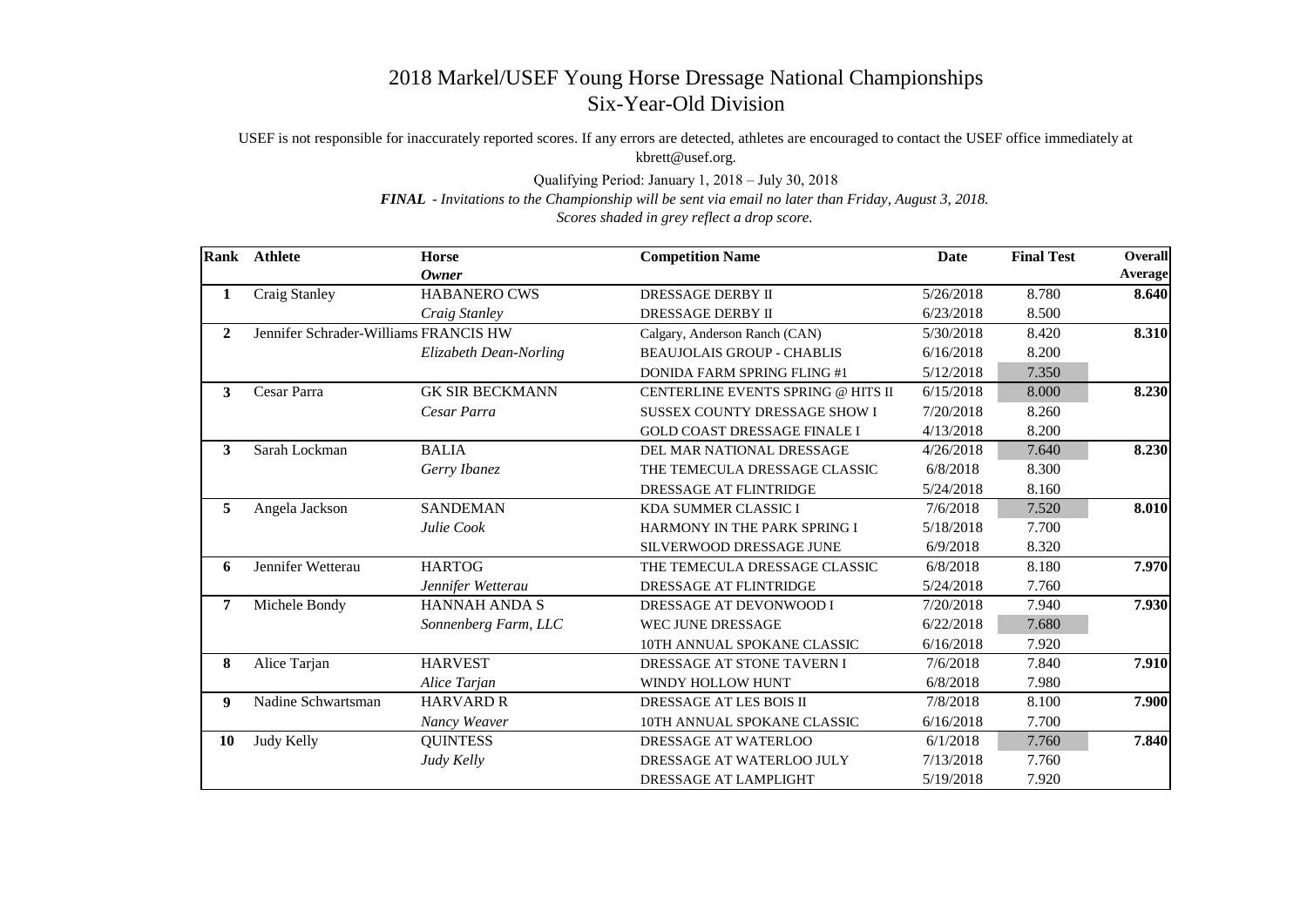|                    | Rank Athlete           | <b>Horse</b><br><b>Owner</b> | <b>Competition Name</b>             | <b>Date</b> | <b>Final Test</b> | <b>Overall</b><br>Average |
|--------------------|------------------------|------------------------------|-------------------------------------|-------------|-------------------|---------------------------|
| <b>10</b>          | Anna Stovall           | <b>FANTINE</b>               | <b>GOLD COAST DRESSAGE FINALE I</b> | 4/13/2018   | 7.740             | 7.840                     |
|                    |                        | Catherine Haddad-Staller     | ESDCTA MEMORIAL WEEKEND             | 5/26/2018   | 7.940             |                           |
| 12                 | David Wightman         | <b>HOTSHOT</b>               | DEL MAR NATIONAL DRESSAGE           | 4/26/2018   | 7.980             | 7.810                     |
|                    |                        | David Wightman               | THE TEMECULA DRESSAGE CLASSIC       | 6/8/2018    | 7.340             |                           |
|                    |                        |                              | DRESSAGE AT FLINTRIDGE              | 5/24/2018   | 7.640             |                           |
| 13                 | Anne Buchanan          | <b>ROSETTE B</b>             | ADA SPRING CELEBRATION              | 4/7/2018    | 7.080             | 7.790                     |
|                    |                        | Anne Buchanan                | DRESSAGE AT SANTA FE I              | 7/14/2018   | 7.860             |                           |
|                    |                        |                              | DRESSAGE AT FLINTRIDGE              | 5/24/2018   | 7.720             |                           |
| 13                 | <b>Willy Arts</b>      | DG HOLLAND                   | GSDC & CDI 2*                       | 6/14/2018   | 7.860             | 7.790                     |
|                    |                        | Willy Arts                   | GOLDEN STATE DRESSAGE WARM-UP       | 7/27/2018   | 7.720             |                           |
| 15                 | Jane Hannigan          | <b>ELFENSPIEL</b>            | GMHA JUNE DRESSAGE COMPETITION      | 6/16/2018   | 7.680             | 7.720                     |
|                    |                        | <b>Ruling Cortes LLC</b>     | DRESSAGE AT STOCKADE                | 7/18/2018   | 7.700             |                           |
|                    |                        |                              | SUSSEX COUNTY DRESSAGE SHOW I       | 7/20/2018   | 7.740             |                           |
| <b>Alternates:</b> |                        |                              |                                     |             |                   |                           |
| 16                 | Amelia Newcomb         | <b>HARVARD</b>               | DEL MAR NATIONAL DRESSAGE           | 4/26/2018   | 7.840             | 7.710                     |
|                    |                        | Amelia Newcomb               | DRESSAGE AT FLINTRIDGE              | 5/24/2018   | 7.580             |                           |
| 17                 | Kathryn Stoy           | <b>FLASH GORDON HF</b>       | <b>CHATTAHOOCHEE HILLS</b>          | 5/26/2018   | 7.700             | 7.630                     |
|                    |                        | Lisa Thompson Smith          | <b>GREATER ATLANTA DRESSAGE</b>     | 5/12/2018   | 7.560             |                           |
|                    |                        |                              | TRYON SUMMER DRESSAGE 1             | 6/15/2018   | 7.400             |                           |
| 18                 | Kayce Redmond          | <b>HIGH FIVE</b>             | <b>CHATTAHOOCHEE HILLS</b>          | 5/26/2018   | 7.560             | 7.620                     |
|                    |                        | Kathie Altenburg             | THE GOOD HORSEMAN                   | 7/28/2018   | 7.500             |                           |
|                    |                        |                              | POPLAR PLACE                        | 4/21/2018   | 7.680             |                           |
| 19                 | <b>Stacey Hastings</b> | <b>HELLE BELLE NORENE</b>    | DRESSAGE IN THE SANDHILLS           | 5/11/2018   | 7.820             | 7.600                     |
|                    |                        | <b>Kimberly Clark</b>        | DRESSAGE AT LEXINGTON               | 7/13/2018   | 7.240             |                           |
|                    |                        |                              | THE GOOD HORSEMAN                   | 7/28/2018   | 7.700             |                           |
|                    |                        |                              | TRYON SUMMER DRESSAGE 1             | 6/15/2018   | 7.280             |                           |
| 20                 | <b>Birthe Laufer</b>   | <b>FURSTENTUSCH N</b>        | DEL MAR NATIONAL DRESSAGE           | 4/26/2018   | 7.080             | 7.590                     |
|                    |                        | Alice Beacham                | THE TEMECULA DRESSAGE CLASSIC       | 6/8/2018    | 7.280             |                           |
|                    |                        |                              | DRESSAGE AT FLINTRIDGE              | 5/24/2018   | 7.900             |                           |
| 21                 | <b>Molly Eastridge</b> | <b>HEADLINER HIT</b>         | DRESSAGE AT DEVONWOOD I             | 7/20/2018   | 7.720             | 7.570                     |
|                    |                        | Molly Eastridge              | DRESSAGE AT LES BOIS II             | 7/8/2018    | 7.420             |                           |
|                    |                        |                              | WEC JUNE DRESSAGE                   | 6/22/2018   | 7.280             |                           |
| 22                 | Lisa Kaptein           | <b>CADILLAC BOY</b>          | DRESSAGE AT STOCKADE                | 7/18/2018   | 7.400             | 7.560                     |
|                    |                        | Sandra Holden                | CENTERLINE EVENTS SPRING @ HITS II  | 6/15/2018   | 7.180             |                           |
|                    |                        |                              | CENTERLINE EVENTS SPRING @ HITS I   | 5/19/2018   | 7.720             |                           |